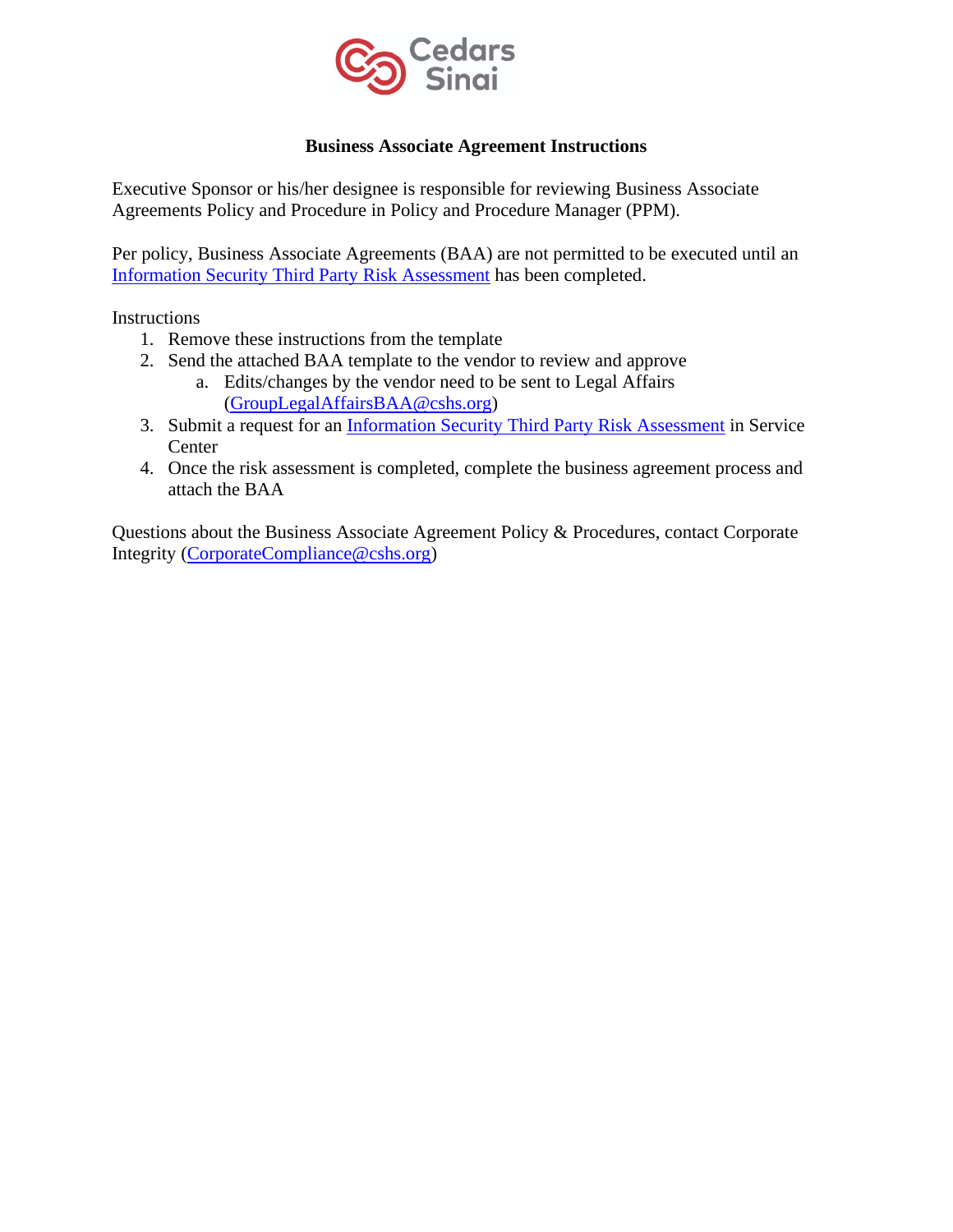# **Exhibit " Business Associate Agreement**

This Exhibit constitutes the Business Associate Agreement ("Agreement") between Cedars-Sinai and all of its affiliates (collectively "Covered Entity"), and the contractor, vendor or other party to the contract to which this Exhibit is attached (the "Business Associate").

#### RECITALS

WHEREAS, Business Associate provides services ("Services") to Covered Entity, and Business Associate receives, and may have access to or create Protected Personal Health Information (as defined below) in order to provide those Services;

WHEREAS, Covered Entity and Business Associate are subject to the requirements of the Health Insurance Portability and Accountability Act of 1996, as amended from time to time, including the amendments and related laws of the Health Information Technology for Economic and Clinical Health Act, and regulations promulgated thereunder, including but not limited to the "Privacy Rule" (45 C.F.R. Part 160 and Subparts A and E) and the "Security Rule" (45 CFR Parts 160 and Subparts A and C of Part 164), California laws relating to the privacy of patient and individual information and other applicable laws, and 42 C.F.R. Part 2, to the extent applicable ("HIPAA/Federal/State Privacy Laws");

WHEREAS, HIPAA/Federal/State Privacy Laws require Covered Entity to enter into a contract with Business Associate in order to mandate certain protections for the privacy and security of Protected Personal Health Information and the parties intend that this Agreement constitute, among other things, a Business Associate Agreement under federal law;

NOW, THEREFORE, in consideration of the foregoing, and for other good and valuable

consideration, the receipt and adequacy of which is hereby acknowledged, the parties agree as follows:

#### ARTICLE I EFFECTIVE DATE

This Agreement is effective as of the date Business Associate first receives, accesses, transmits, or creates Protected Personal Health Information under the Service(s) Agreements (the "Effective Date"). If Covered Entity and Business Associate have previously entered into a Business Associate Agreement, this Agreement supersedes such prior Business Associate Agreement from and after the Effective Date.

#### ARTICLE II DEFINITIONS

2.1 "Disclose" and "Disclosure" mean, with respect to Protected Personal Health Information, the release, transfer, provision of access to, or divulging in any other manner of Protected Personal Health Information.

2.2 "Information System" means an interconnected set of information resources under the same direct management control that shares common functionality. A system normally includes hardware, software, information, data, applications, communications, and people.

2.3 "Protected Personal Health Information" means information derived from the Covered Entity's activities or Business Associate's activities on behalf of the Covered Entity, whether oral or recorded in any form or medium that (i) relates to the past, present or future physical or mental health or condition of an individual; the provision of health care to an individual, or the past, present or future payment for the provision of health care to an individual and identifies the individual (or for which there is a reasonable basis for believing that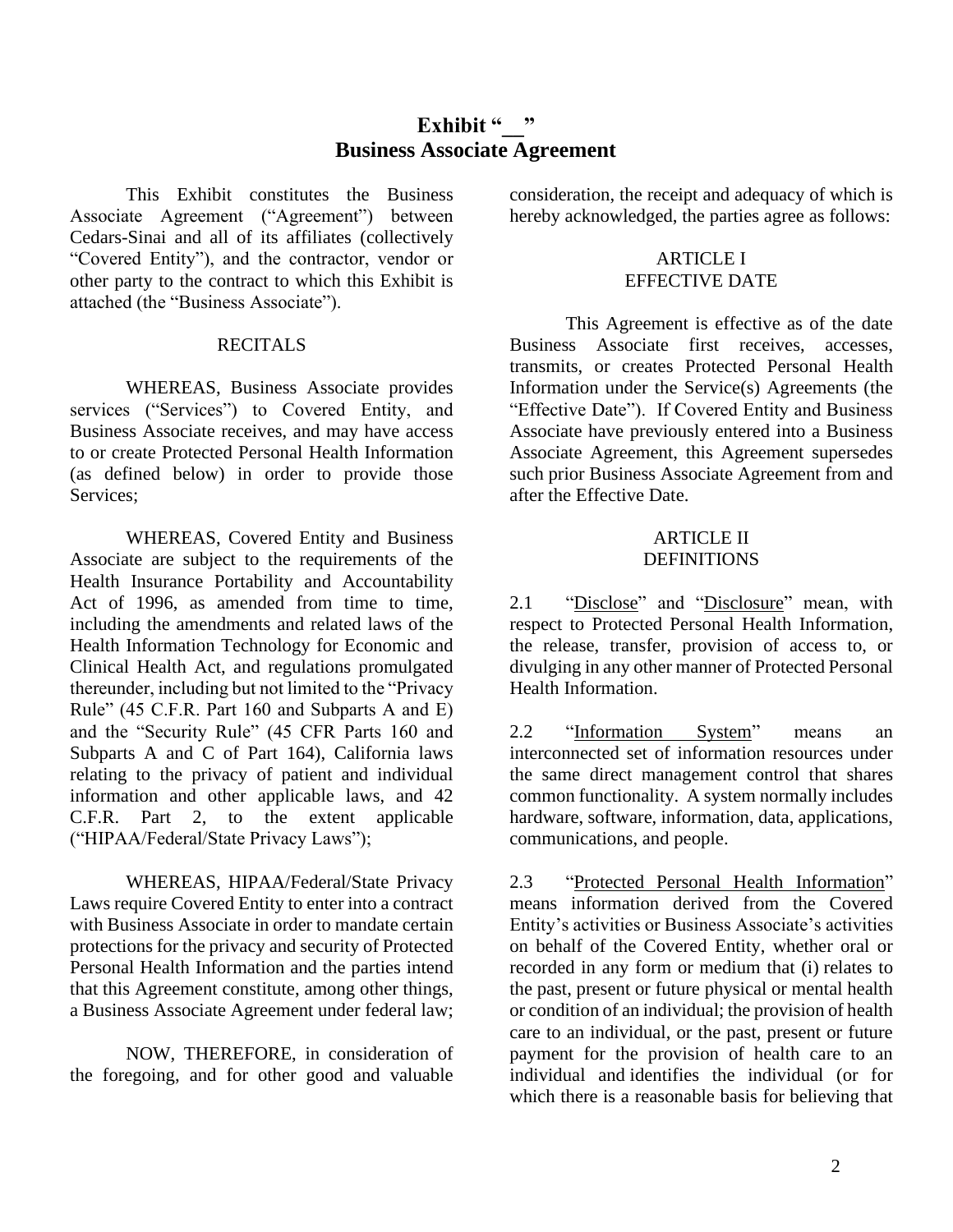the information can be used to identify the individual); or (ii) constitutes other personal information consisting of an individual's first name or first initial and last name in combination with any of the following: (a) social security number, (b) driver's license number or identification number, (c) account number or credit or debit card number, in combination with any required security code, an access code, (d) address, (e) medical or health insurance information, or (f) information collected through the use or operation of an automated license plate recognition system. "Protected Personal Health Information" shall at all times include, without limitation, the meaning of Protected Health Information or Electronic Protected Health Information under HIPAA/Federal/State Privacy Laws.

2.4 "Security Incident" means the attempted or successful unauthorized access, use, disclosure, modification, or destruction of information in, or interference with system operations of, an Information System which contains Protected Personal Health Information. However, Security Incident does not include attempts to access an Information System when those attempts are not reasonably considered by Business Associate to constitute an actual threat to the Information System.

2.5 "Services Agreement(s)" mean any and all contracts between the Covered Entity and any of its affiliates and Business Associate.

2.6 "Use" or "Uses" mean, with respect to Protected Personal Health Information, the sharing, employment, application, utilization, examination or analysis of such information within Business Associate's internal operations.

### ARTICLE III SPECIFIC OBLIGATIONS OF BUSINESS ASSOCIATE

3.1 Permitted Uses and Disclosures of Protected Personal Health Information. Business Associate shall neither permit the unauthorized or unlawful access to, nor use or disclosure of, Protected Personal Health Information other than as permitted or required by the Services Agreement, this Agreement, or as required by law. Except as otherwise limited in the Services Agreement, this Agreement, or the Privacy Rule or Security Rule, Business Associate may access, use, or disclose Protected Personal Health Information (i) to perform its Services as specified in this Agreement and the Services Agreement(s); and (ii) for the proper management and administration of Business Associate, including carrying out its legal responsibilities, provided that such access, use, or disclosure would not violate HIPAA/Federal/State Privacy Laws if done or maintained by Covered Entity. If Business Associate discloses Protected Personal Health Information to a third party, Business Associate must obtain, prior to making any such disclosure, (i) reasonable assurances from such third party that such Protected Personal Health Information will be held confidential as provided pursuant to this Agreement and only disclosed as required by law or for the purposes for which it was disclosed to such third party, and (ii) agreement from such third party to promptly notify Business Associate of any breaches of confidentiality or security of the Protected Personal Health Information, to the extent it has obtained knowledge of such breach.

3.2 Aggregation and De-Identification of Data. For the avoidance of doubt, Business Associate may only perform data aggregation and/or de-identify Protected Personal Health Information if required to perform its Services to Covered Entity or such use is specifically authorized in writing by the Covered Entity. Business Associate, and its agents, shall request, Use and Disclose only the minimum amount of Protected Personal Health Information necessary to accomplish the purpose of the request, Use or Disclosure and only as permitted by this Agreement or applicable HIPAA/Federal/State Privacy Laws. Business Associate shall comply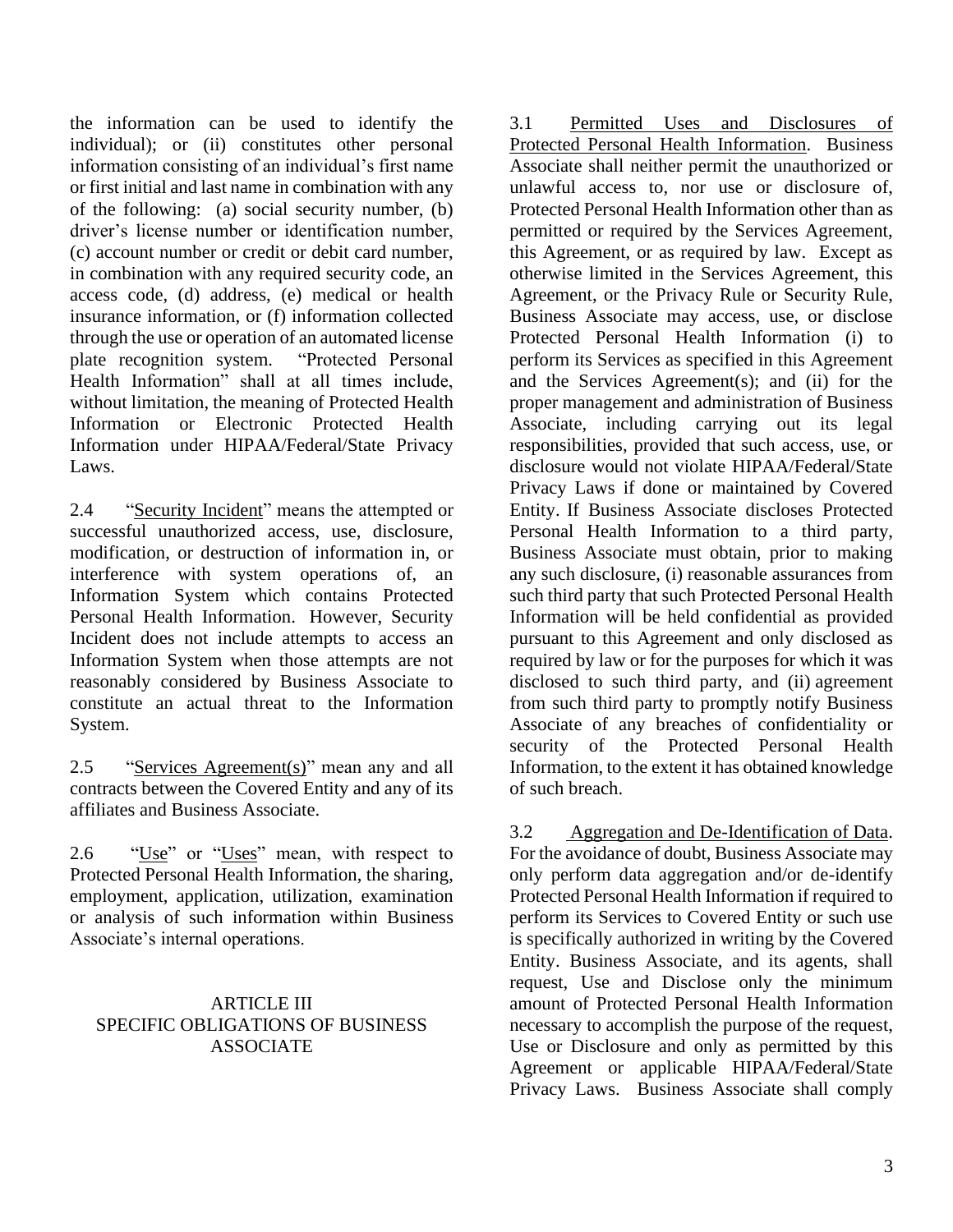with any guidance issued by Secretary of the U.S. Department of Health and Human Services regarding compliance with the minimum necessary standard.

3.3 No Other Use or Disclosure Permitted. Business Associate shall not Use or Disclose Protected Personal Health Information for any purpose

other than as specifically permitted by this Agreement or required by law. To the extent that the disclosure is not permitted by 42 C.F.R. Part 2, Business Associate will resist, in judicial proceedings if necessary, any efforts to obtain the Protected Personal Health Information.

3.4 Adequate Safeguards for Protected Personal Health Information. Business Associate warrants that it shall comply with the Security Rule and implement and maintain appropriate safeguards to prevent the Use or Disclosure of Protected Personal Health Information in any manner other than as permitted by this Agreement. Business Associate warrants that it shall implement administrative, physical and technical safeguards that reasonably and appropriately protect the confidentiality, integrity and availability of Protected Personal Health Information, including limiting the incidental Uses or Disclosures that result from Uses and Disclosures permitted under this Agreement. Business Associate shall provide any information reasonably requested by Covered Entity to verify such safeguards are in place.

3.5 Risk Assessment and Audit/Ongoing Security Commitments. Business Associate shall cooperate with Covered Entity in completing all facets of the required security risk assessment. Further, Business Associate must comply with any agreed upon remediation or mitigation of security issues identified during the risk assessment.

3.6 Reporting Non-Permitted Use or Disclosure and Security Incidents. Business Associate shall report to Covered Entity each Use or Disclosure that is made by Business Associate, its employees,

representatives, agents or subcontractors which is not specifically permitted by this Agreement, as well as each Security Incident of which Business Associate becomes aware and any information breach reportable under HIPAA/Federal/State Privacy Laws (each a "Reportable Incident"). The initial report shall be made by telephone call to the Covered Entity's Executive Director, Health Information at (323) 866-7840 within twentyfour (24) hours from the time the Business Associate becomes aware of the Reportable Incident, followed by a detailed written report to the Privacy Officer sent by encrypted email to GroupHIPAAPrivacy@cshs .org no later than five (5) business days from the date the Business Associate becomes aware of the Reportable Incident. Business Associate shall thereafter keep the Covered Entity's Executive Director, Health Information informed in a timely manner of all additional information obtained or developed by Business Associate with regard to any matter reportable to the Covered Entity pursuant to this Section. Business Associate will not notify patients or other third parties, such as regulatory agencies, of a breach of unsecured Protected Personal Health Information without obtaining written approval from the Covered Entity's Executive Director, Health Information.

3.7 Cooperation/Mitigation of Harmful Effect. Business Associate agrees to cooperate with Covered Entity with regard to the investigation and mitigation of any breach relating to Business Associate's Services or activities under this Agreement or any Agreement with Covered Entity. Business Associate specifically agrees, at its cost, to promptly mitigate any harmful effect of a Use or Disclosure of Protected Personal Health Information by Business Associate or Business Associate's agents in violation of the requirements of this Agreement, including the cost of credit monitoring if Covered Entity reasonably determines that there is a risk of identity theft. All such efforts shall be subject to the Covered Entity's prior written approval.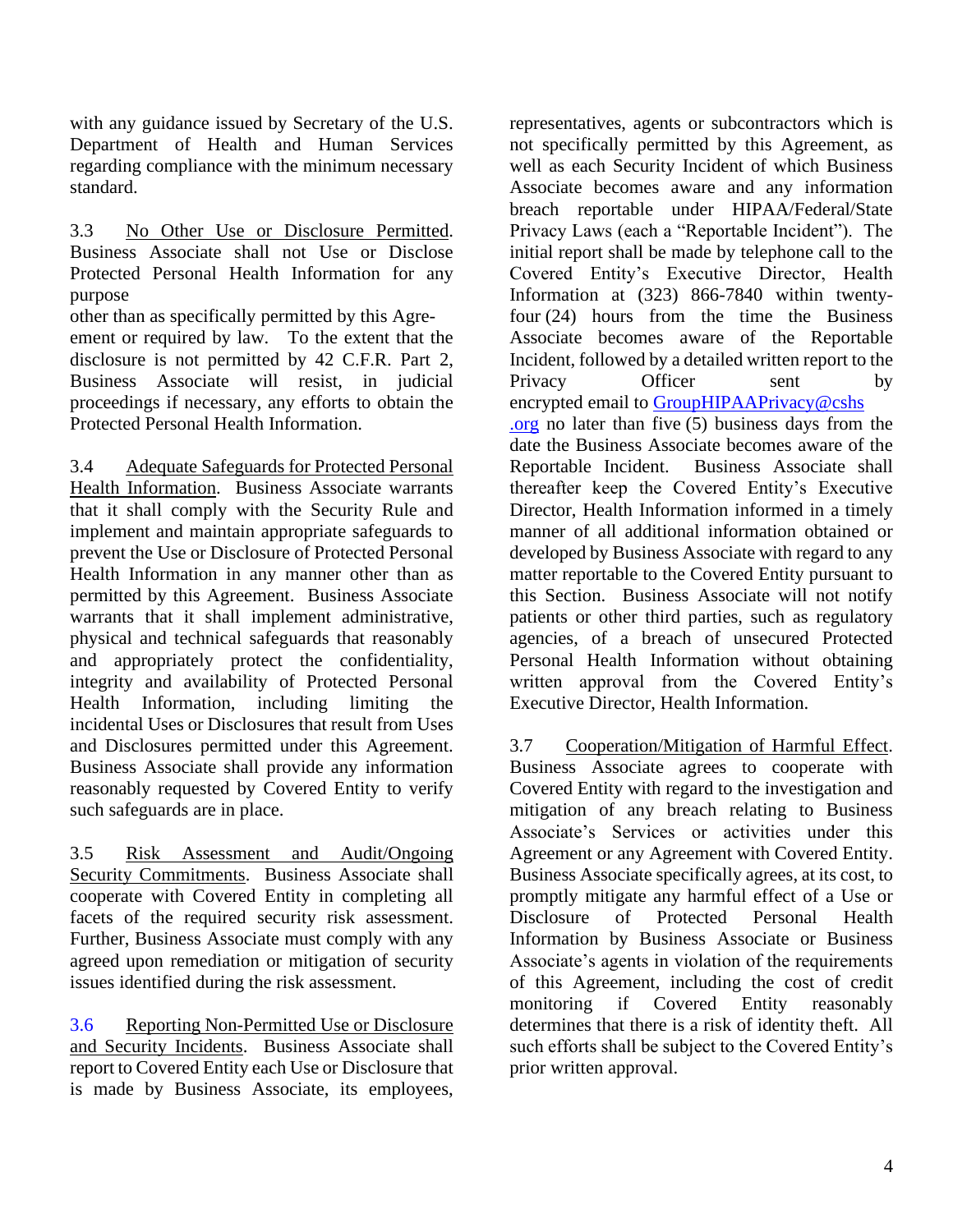3.8 Access to and Amendment of Protected Personal Health Information. Business Associate shall, to the extent Covered Entity determines that any Protected Personal Health Information that may be retained by Business Associate constitutes a "designated record set" under HIPAA/Federal/State Privacy Laws or medical record in accordance with Covered Entity's policies, (a) make Protected Personal Health Information specified by Covered Entity available to patient or other individual(s) identified by Covered Entity, and (b) make any amendments to Protected Personal Health Information that are requested by Covered Entity. Business Associate shall provide such access and make such amendments within the time and in the manner specified by Covered Entity. If any patient requests an amendment of Protected Personal Health Information directly from Business Associate or its agent, Business Associate shall notify Covered Entity in writing within five (5) days of the request. Any approval or denial of amendment to Protected Personal Health Information maintained by Business Associate or its agent shall be the responsibility of Covered Entity. For the avoidance of doubt, Business Associate understands and acknowledges that Business Associate is required to provide Covered Entity with access to Protected Personal Health Information under this section until this Agreement is terminated, regardless of any dispute that may exist between the parties.

3.9 Accounting of Disclosures. Within ten (10) business days of any request of Covered Entity, Business Associate shall provide to Covered Entity an accounting of each Disclosure of Protected Personal Health Information made by Business Associate or its employees, agents, representatives or subcontractors to enable Covered Entity to fulfill its obligations under the Privacy Rule. Any accounting provided by Business Associate under this Section shall comply with the requirements of 45 C.F.R. §164.528. In the event that the request for an accounting is delivered directly to Business Associate or its agent, Business Associate shall within five (5) days of a request forward it to

Covered Entity in writing. It shall be Covered Entity's responsibility to prepare and deliver any such accounting requested.

3.10 Business Associate's Subcontractors. Business Associate shall ensure that any agents, including subcontractors, who create, receive, maintain or transmit Protected Personal Health Information covered by this Agreement on behalf of Business Associate or Covered Entity, agree in writing to substantially similar but no less restrictive restrictions, conditions, and obligations that apply to Business Associate with regard to Protected Personal Health Information as set forth in this Agreement.

3.11 Breach of this Agreement. Any breach of this Agreement shall constitute a material breach of each of the other Agreements with Covered Entity. Covered Entity shall have the right to terminate this Agreement on written notice to Business Associate in the event Business Associate breaches this Agreement, which termination may be immediate or effective at such other time determined by the Covered Entity.

3.12 Business Associate's Performance of Covered Entity's Regulatory Obligations. To the extent Business Associate and Covered Entity have agreed that Business Associate will perform one or more of Covered Entity's regulatory obligations under the federal Privacy Rule, Subpart E of 45 C.F.R. Part 164, such as the obligation to deliver Notices of Privacy Practices to patients, Business Associate agrees to comply with the requirements of Subpart E and any other privacy laws protecting Protected Personal Health Information applicable to Covered Entity in the performance of such obligation(s).

#### ARTICLE IV TERM AND TERMINATION

4.1 Term and Termination. The term of this Agreement shall be effective as of the Effective Date and shall terminate when all Protected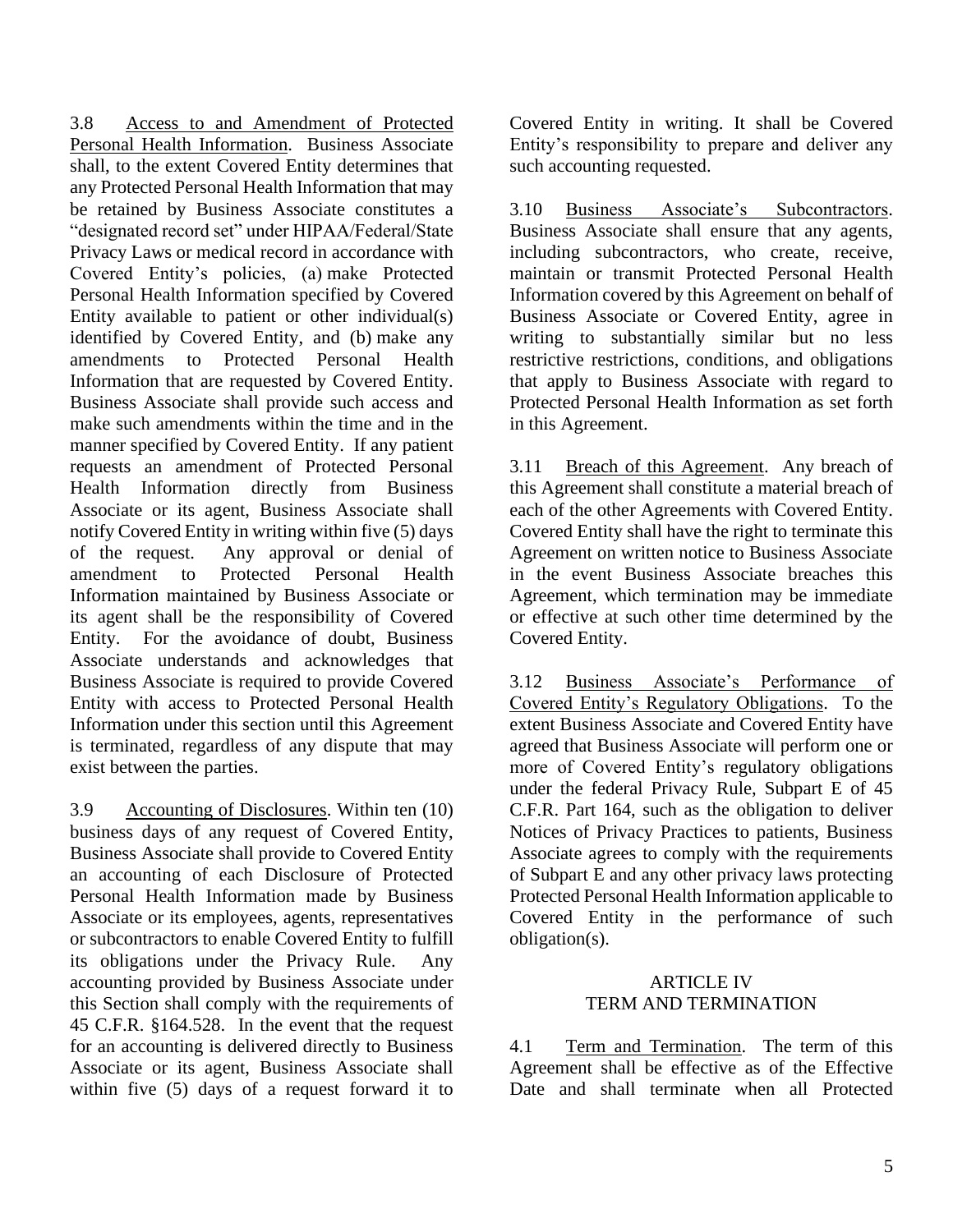Personal Health Information provided by Covered Entity to Business Associate, or created or received by Business Associate on behalf of Covered Entity, is destroyed or returned to Covered Entity.

4.2 Disposition of Protected Personal Health Information Upon Termination or Expiration. Upon termination or expiration of all Services Agreements between the parties, Business Associate shall either return or destroy, in Covered Entity's sole discretion and in accordance with any instructions by Covered Entity, all Protected Personal Health Information in the possession or control of Business Associate or its agents and subcontractors. However, if Business Associate determines that neither return nor destruction of Protected Personal Health Information is feasible and notifies Covered Entity in writing of that determination, Business Associate may retain Protected Personal Health Information provided that Business Associate (a) continues to comply with the provisions of this Agreement for as long as it retains Protected Personal Health Information, and (b) further limits Uses and Disclosures of Protected Personal Health Information to those purposes that make its return or destruction infeasible.

### ARTICLE V INDEMNIFICATION

Business Associate shall indemnify, defend and hold Covered Entity harmless from and against any claim, cost or liability arising out of the actions or inactions of Business Associate or agents or employees, or the breach by Business Associate of this Agreement.

## ARTICLE VI MISCELLANEOUS TERMS

6.1 Access to Records. Business Associate shall make its internal practices, books and records relating to the Use and Disclosure of Protected Personal Health Information available to Covered Entity and to the Secretary of the U.S.

Department of Health and Human Services for the purposes of determining the parties' compliance with HIPAA/Federal/State Privacy Laws. Business Associate shall concurrently provide Covered Entity with a copy of any Protected Personal Health Information that Business Associate provides pursuant to any governmental inquiry.

6.2 Relationship to Agreements with Covered Entity and Prior Business Associate Agreements. In the event that a provision of this Agreement is contrary to a provision of any Agreement with Covered Entity pertaining to Business Associate's Services or any prior Business Associate Agreement between the parties, the provisions of this Agreement shall control.

6.3 Additional Parties - Third Party Beneficiaries. There are no third party beneficiaries to this Agreement. To the extent an affiliate of Covered Entity shares Protected Personal Health Information with Business Associate, this Agreement shall also apply to Business Associate's services for such affiliate.

6.4 No Agency. Each party shall be deemed to be an independent contractor and not an agent, joint- venturer or representative of the other party, and neither party may create any obligations or responsibilities on behalf of or in the name of the other party.

6.5 Ownership of Information. As between the parties, Covered Entity holds all right, title, and interest in and to the Protected Personal Health Information and information derived therefrom, unless otherwise agreed by the parties in writing.

6.6 Assignment.The parties may assign this Agreement in the event of a sale or merger of Business Associate upon thirty (30) days' prior written notice to Covered Entity. Covered Entity may, at its election, terminate this Agreement and the Services Agreement(s) upon receipt of such notice. Any assignment provision in the Services Agreement shall not apply if it conflicts with this section.